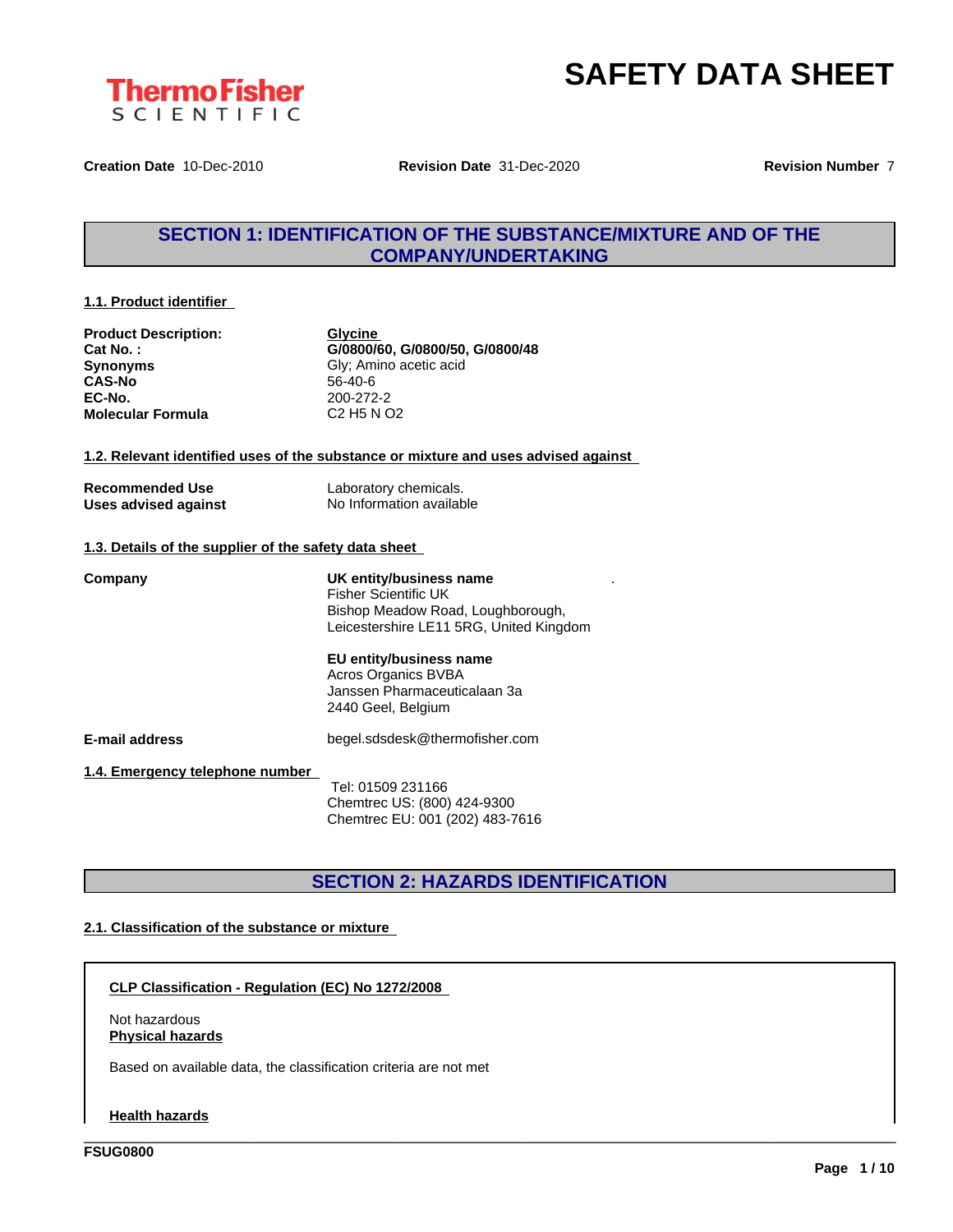Based on available data, the classification criteria are not met

#### **Environmental hazards**

Based on available data, the classification criteria are not met

*Full text of Hazard Statements: see section 16*

#### **2.2. Label elements**

None required

#### **2.3. Other hazards**

Substance is not considered persistent, bioaccumulative and toxic (PBT) / very persistent and very bioaccumulative (vPvB)

## **SECTION 3: COMPOSITION/INFORMATION ON INGREDIENTS**

#### **3.1. Substances**

| Component | <b>CAS-No</b> | EC-No.            | Weight % | CLP Classification - Regulation (EC) No<br>1272/2008 |
|-----------|---------------|-------------------|----------|------------------------------------------------------|
| Glycine   | 56-40-6       | EEC No. 200-272-2 | >95      |                                                      |

#### *Full text of Hazard Statements: see section 16*

## **SECTION 4: FIRST AID MEASURES**

#### **4.1. Description of first aid measures**

| <b>Eye Contact</b>                                               | Rinse immediately with plenty of water, also under the eyelids, for at least 15 minutes. Get<br>medical attention.         |
|------------------------------------------------------------------|----------------------------------------------------------------------------------------------------------------------------|
| <b>Skin Contact</b>                                              | Wash off immediately with plenty of water for at least 15 minutes. Get medical attention<br>immediately if symptoms occur. |
| Ingestion                                                        | Clean mouth with water and drink afterwards plenty of water. Get medical attention if<br>symptoms occur.                   |
| <b>Inhalation</b>                                                | Remove to fresh air. Get medical attention immediately if symptoms occur.                                                  |
| <b>Self-Protection of the First Aider</b>                        | No special precautions required.                                                                                           |
| 4.2. Most important symptoms and effects, both acute and delayed |                                                                                                                            |
|                                                                  |                                                                                                                            |

\_\_\_\_\_\_\_\_\_\_\_\_\_\_\_\_\_\_\_\_\_\_\_\_\_\_\_\_\_\_\_\_\_\_\_\_\_\_\_\_\_\_\_\_\_\_\_\_\_\_\_\_\_\_\_\_\_\_\_\_\_\_\_\_\_\_\_\_\_\_\_\_\_\_\_\_\_\_\_\_\_\_\_\_\_\_\_\_\_\_\_\_\_\_

None reasonably foreseeable.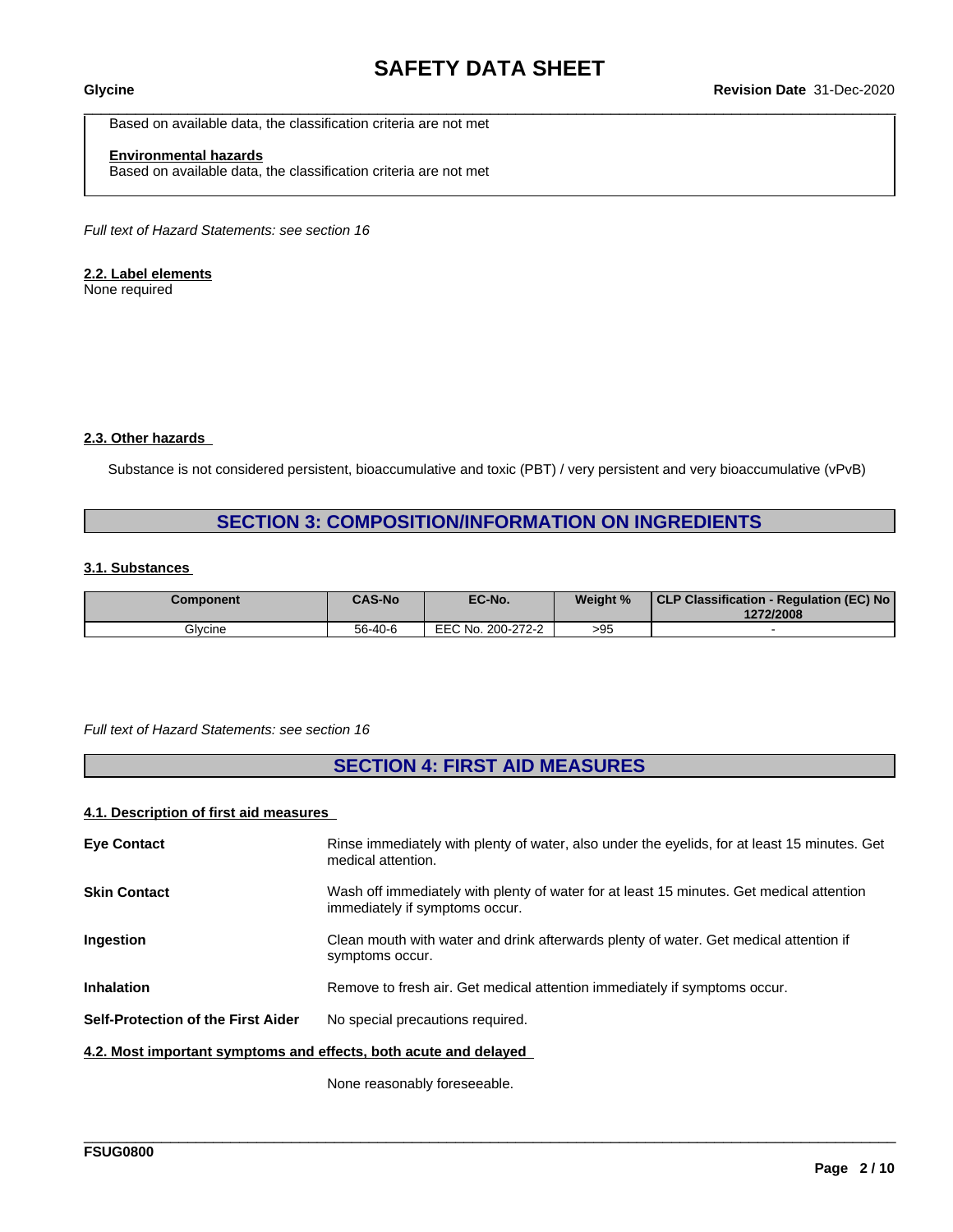#### **4.3. Indication of any immediate medical attention and special treatment needed**

**Notes to Physician** Treat symptomatically.

## **SECTION 5: FIREFIGHTING MEASURES**

#### **5.1. Extinguishing media**

#### **Suitable Extinguishing Media**

Water spray, carbon dioxide (CO2), dry chemical, alcohol-resistant foam.

**Extinguishing media which must not be used for safety reasons** No information available.

#### **5.2. Special hazards arising from the substance or mixture**

Thermal decomposition can lead to release of irritating gases and vapors.

#### **Hazardous Combustion Products**

Nitrogen oxides (NOx), Carbon monoxide (CO), Carbon dioxide (CO2).

#### **5.3. Advice for firefighters**

As in any fire, wear self-contained breathing apparatus pressure-demand, MSHA/NIOSH (approved or equivalent) and full protective gear.

#### **SECTION 6: ACCIDENTAL RELEASE MEASURES**

#### **6.1. Personal precautions, protective equipment and emergency procedures**

Use personal protective equipment as required. Ensure adequate ventilation. Avoid dust formation.

#### **6.2. Environmental precautions**

Should not be released into the environment.

#### **6.3. Methods and material for containment and cleaning up**

Sweep up and shovel into suitable containers for disposal. Avoid dust formation.

#### **6.4. Reference to other sections**

Refer to protective measures listed in Sections 8 and 13.

## **SECTION 7: HANDLING AND STORAGE**

#### **7.1. Precautions for safe handling**

Wear personal protective equipment/face protection. Ensure adequate ventilation. Avoid contact with skin, eyes or clothing. Avoid ingestion and inhalation. Avoid dust formation.

#### **Hygiene Measures**

Handle in accordance with good industrial hygiene and safety practice. Keep away from food, drink and animal feeding stuffs. Do not eat, drink or smoke when using this product. Remove and wash contaminated clothing and gloves, including the inside, before re-use. Wash hands before breaks and after work.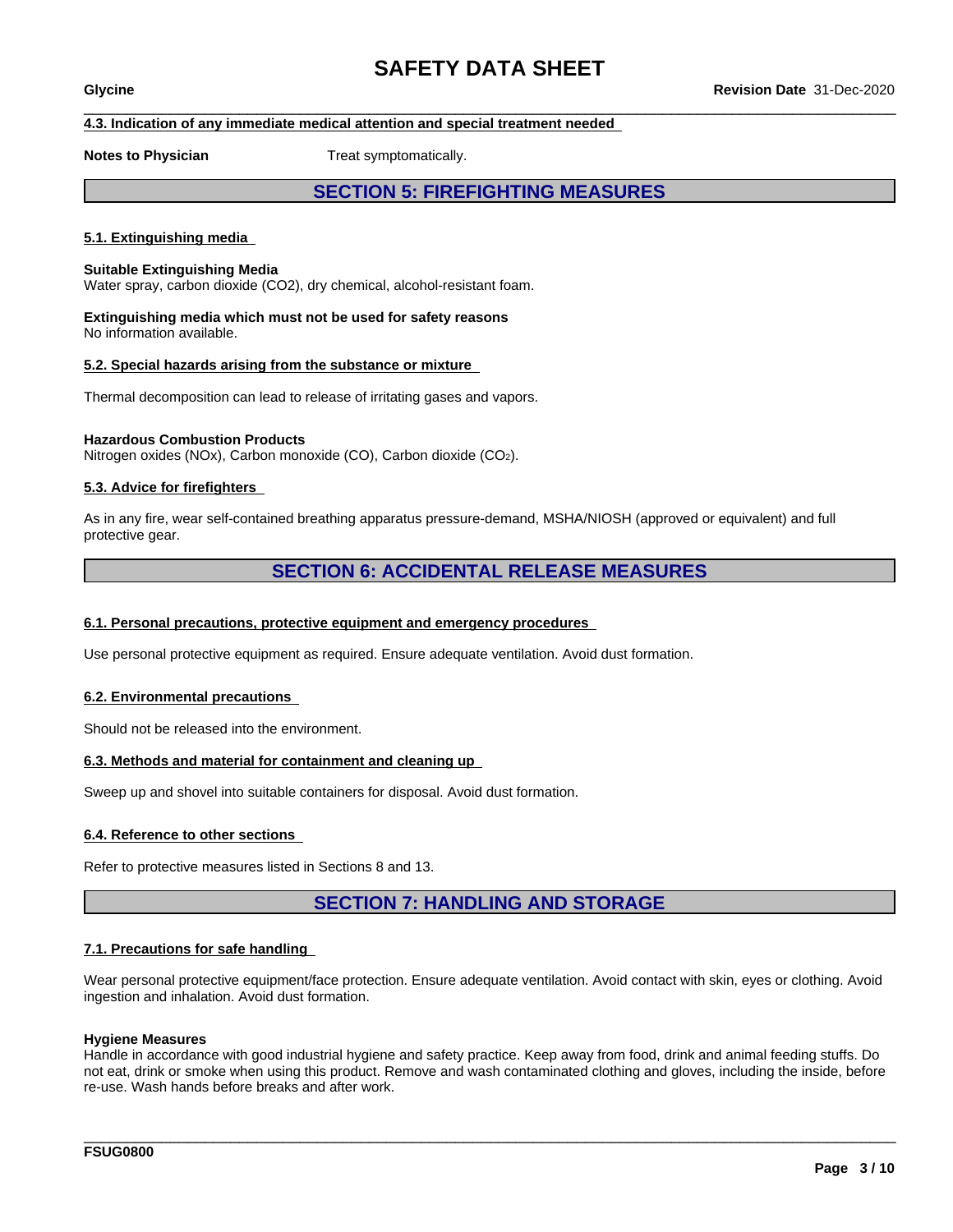Class 11

#### **7.2. Conditions for safe storage, including any incompatibilities**

Keep container tightly closed in a dry and well-ventilated place.

#### **Technical Rules for Hazardous Substances (TRGS) 510 Storage Class (LGK) (Germany)**

#### **7.3. Specific end use(s)**

Use in laboratories

**SECTION 8: EXPOSURE CONTROLS/PERSONAL PROTECTION**

#### **8.1. Control parameters**

**Exposure limits** List source(s):

#### **Biological limit values**

This product, as supplied, does not contain any hazardous materials with biological limits established by the region specific regulatory bodies

#### **Monitoring methods**

BS EN 14042:2003 Title Identifier: Workplace atmospheres. Guide for the application and use of procedures for the assessment of exposure to chemical and biological agents.

MDHS14/3 General methods for sampling and gravimetric analysis of respirable and inhalable dust

#### **Derived No Effect Level (DNEL)** No information available

| Route of exposure | Acute effects (local) | <b>Acute effects</b><br>(systemic) | <b>Chronic effects</b><br>(local) | <b>Chronic effects</b><br>(systemic) |
|-------------------|-----------------------|------------------------------------|-----------------------------------|--------------------------------------|
| Oral              |                       |                                    |                                   |                                      |
| Dermal            |                       |                                    |                                   |                                      |
| <b>Inhalation</b> |                       |                                    |                                   |                                      |

**Predicted No Effect Concentration** No information available. **(PNEC)**

#### **8.2. Exposure controls**

#### **Engineering Measures**

None under normal use conditions.

## **Personal protective equipment**

**Eye Protection** Wear safety glasses with side shields (or goggles) (European standard - EN 166)

\_\_\_\_\_\_\_\_\_\_\_\_\_\_\_\_\_\_\_\_\_\_\_\_\_\_\_\_\_\_\_\_\_\_\_\_\_\_\_\_\_\_\_\_\_\_\_\_\_\_\_\_\_\_\_\_\_\_\_\_\_\_\_\_\_\_\_\_\_\_\_\_\_\_\_\_\_\_\_\_\_\_\_\_\_\_\_\_\_\_\_\_\_\_

Hand Protection **Protective gloves** 

| <b>Glove material</b><br>Nitrile rubber<br>Neoprene<br>Natural rubber<br>PVC. | <b>Breakthrough time</b><br>See manufacturers<br>recommendations | <b>Glove thickness</b><br>- | <b>EU standard</b><br>EN 374 | <b>Glove comments</b><br>(minimum requirement)                           |
|-------------------------------------------------------------------------------|------------------------------------------------------------------|-----------------------------|------------------------------|--------------------------------------------------------------------------|
| Skin and body protection                                                      |                                                                  |                             |                              | Wear appropriate protective gloves and clothing to prevent skin exposure |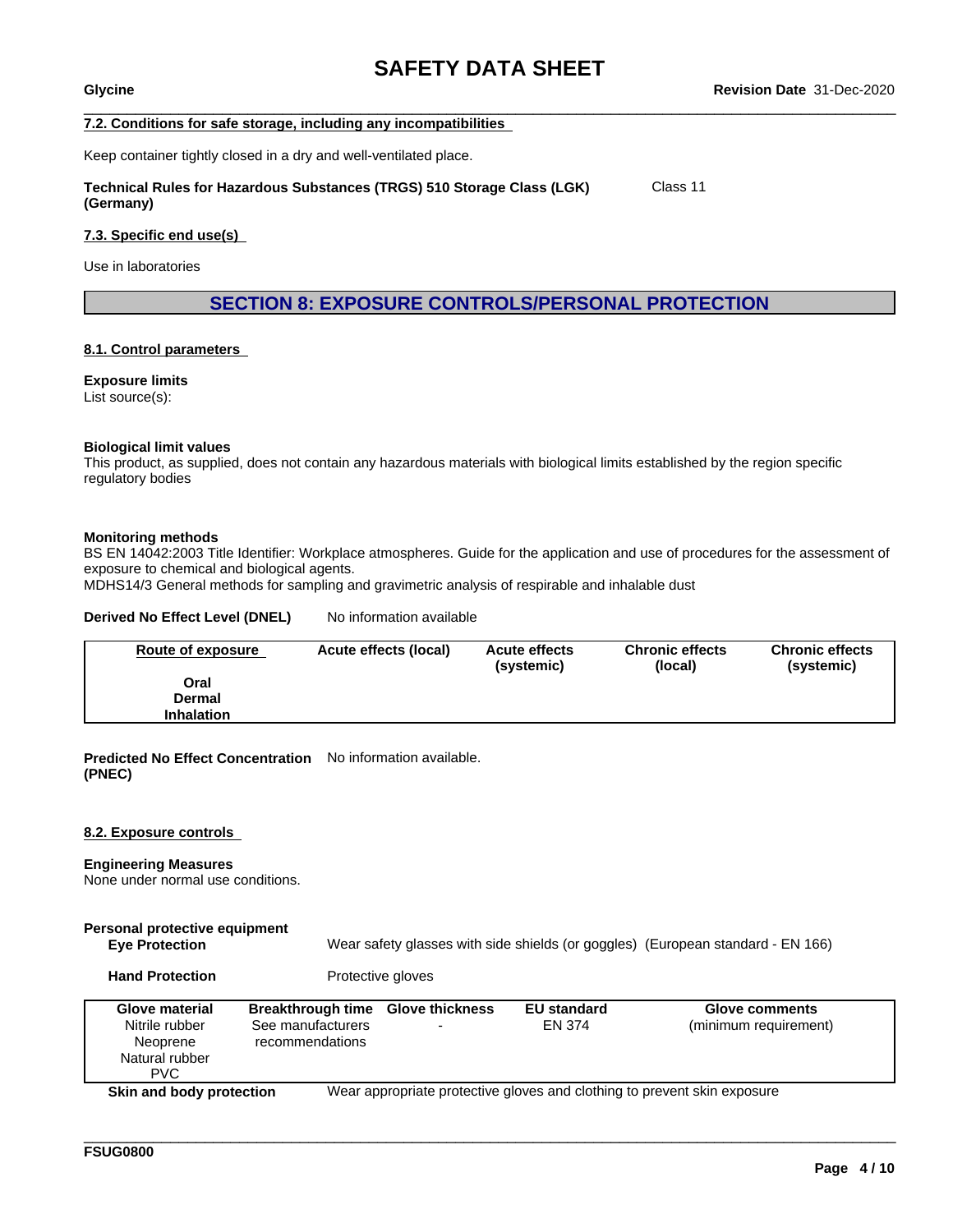#### Inspect gloves before use.

Please observe the instructions regarding permeability and breakthrough time which are provided by the supplier of the gloves. (Refer to manufacturer/supplier for information)

Ensure gloves are suitable for the task: Chemical compatability, Dexterity, Operational conditions, User susceptibility, e.g. sensitisation effects, also take into consideration the specific local conditions under which the product is used, such as the danger of cuts, abrasion.

Remove gloves with care avoiding skin contamination.

| <b>Respiratory Protection</b>     | No protective equipment is needed under normal use conditions.                                                                                                                                              |
|-----------------------------------|-------------------------------------------------------------------------------------------------------------------------------------------------------------------------------------------------------------|
| Large scale/emergency use         | Use a NIOSH/MSHA or European Standard EN 136 approved respirator if exposure limits<br>are exceeded or if irritation or other symptoms are experienced<br><b>Recommended Filter type: Particle filter 2</b> |
| <b>Small scale/Laboratory use</b> | Maintain adequate ventilation                                                                                                                                                                               |
|                                   |                                                                                                                                                                                                             |

**Environmental exposure controls** No information available.

## **SECTION 9: PHYSICAL AND CHEMICAL PROPERTIES**

#### **9.1. Information on basic physical and chemical properties**

| <b>Physical State</b>                          | Powder Solid                                   |                                          |  |
|------------------------------------------------|------------------------------------------------|------------------------------------------|--|
| <b>Appearance</b>                              | White                                          |                                          |  |
| Odor                                           | Odorless                                       |                                          |  |
| <b>Odor Threshold</b>                          | No data available                              |                                          |  |
| <b>Melting Point/Range</b>                     | 233 °C / 451.4 °F                              |                                          |  |
| <b>Softening Point</b>                         | No data available                              |                                          |  |
| <b>Boiling Point/Range</b>                     | No information available                       |                                          |  |
| <b>Flammability (liquid)</b>                   | Not applicable                                 | Solid                                    |  |
| <b>Flammability (solid,gas)</b>                | No information available                       |                                          |  |
| <b>Explosion Limits</b>                        | No data available                              |                                          |  |
| <b>Flash Point</b>                             | No information available                       | <b>Method -</b> No information available |  |
| <b>Autoignition Temperature</b>                | Not applicable                                 |                                          |  |
| <b>Decomposition Temperature</b>               | No data available                              |                                          |  |
| рH                                             | 5.9-6.4 @ 20 $^{\circ}$ C                      | 5% ag.solution                           |  |
| <b>Viscosity</b>                               | Not applicable                                 | Solid                                    |  |
| <b>Water Solubility</b>                        | Soluble                                        |                                          |  |
| Solubility in other solvents                   | No information available                       |                                          |  |
| <b>Partition Coefficient (n-octanol/water)</b> |                                                |                                          |  |
| <b>Vapor Pressure</b>                          | No data available                              |                                          |  |
| Density / Specific Gravity                     | 1.595                                          |                                          |  |
| <b>Bulk Density</b>                            | No data available                              |                                          |  |
| <b>Vapor Density</b>                           | Not applicable                                 | Solid                                    |  |
| <b>Particle characteristics</b>                | No data available                              |                                          |  |
| 9.2. Other information                         |                                                |                                          |  |
| <b>Molecular Formula</b>                       | C <sub>2</sub> H <sub>5</sub> N O <sub>2</sub> |                                          |  |
| <b>Molecular Weight</b>                        | 75.07                                          |                                          |  |
| <b>Evaporation Rate</b>                        | Not applicable - Solid                         |                                          |  |

## **SECTION 10: STABILITY AND REACTIVITY**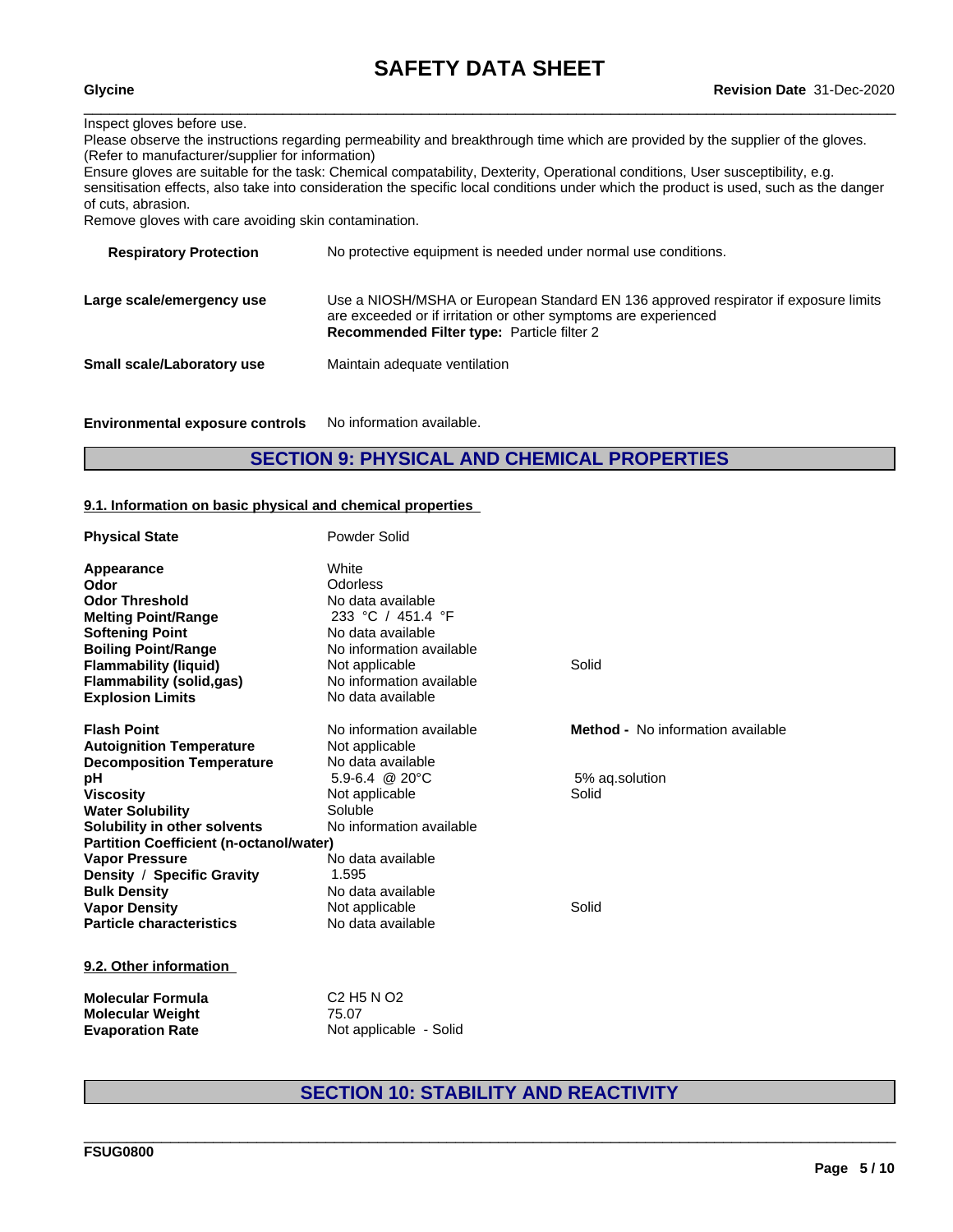# **SAFETY DATA SHEET**<br>Revision Date 31-Dec-2020

| Glycine                                                       | <b>Revision Date 31-Dec-2020</b>                                                          |
|---------------------------------------------------------------|-------------------------------------------------------------------------------------------|
| 10.1. Reactivity                                              | None known, based on information available                                                |
| 10.2. Chemical stability                                      | Moisture sensitive.                                                                       |
| 10.3. Possibility of hazardous reactions                      |                                                                                           |
| <b>Hazardous Polymerization</b><br><b>Hazardous Reactions</b> | No information available.<br>No information available.                                    |
| 10.4. Conditions to avoid                                     | Excess heat. Incompatible products. Exposure to moist air or water. Avoid dust formation. |
| 10.5. Incompatible materials                                  | Bases. Oxidizing agent.                                                                   |
|                                                               |                                                                                           |

#### **10.6. Hazardous decomposition products**

Nitrogen oxides (NOx). Carbon monoxide (CO). Carbon dioxide (CO2).

\_\_\_\_\_\_\_\_\_\_\_\_\_\_\_\_\_\_\_\_\_\_\_\_\_\_\_\_\_\_\_\_\_\_\_\_\_\_\_\_\_\_\_\_\_\_\_\_\_\_\_\_\_\_\_\_\_\_\_\_\_\_\_\_\_\_\_\_\_\_\_\_\_\_\_\_\_\_\_\_\_\_\_\_\_\_\_\_\_\_\_\_\_\_

## **SECTION 11: TOXICOLOGICAL INFORMATION**

#### **11.1. Information on hazard classes as defined in Regulation (EC) No 1272/2008**

#### **Product Information**

| (a) acute toxicity;<br>Oral<br><b>Dermal</b><br><b>Inhalation</b>           | Based on available data, the classification criteria are not met<br>No data available<br>No data available |                    |                        |
|-----------------------------------------------------------------------------|------------------------------------------------------------------------------------------------------------|--------------------|------------------------|
| Component                                                                   | LD50 Oral                                                                                                  | <b>LD50 Dermal</b> | <b>LC50 Inhalation</b> |
| Glycine                                                                     | $LD50 = 7930$ mg/kg (Rat)                                                                                  |                    |                        |
| (b) skin corrosion/irritation;                                              | No data available                                                                                          |                    |                        |
| (c) serious eye damage/irritation;                                          | No data available                                                                                          |                    |                        |
| (d) respiratory or skin sensitization;<br><b>Respiratory</b><br><b>Skin</b> | No data available<br>No data available                                                                     |                    |                        |
| (e) germ cell mutagenicity;                                                 | No data available                                                                                          |                    |                        |
| (f) carcinogenicity;                                                        | No data available                                                                                          |                    |                        |
|                                                                             | There are no known carcinogenic chemicals in this product                                                  |                    |                        |
| (g) reproductive toxicity;                                                  | No data available                                                                                          |                    |                        |
| (h) STOT-single exposure;                                                   | No data available                                                                                          |                    |                        |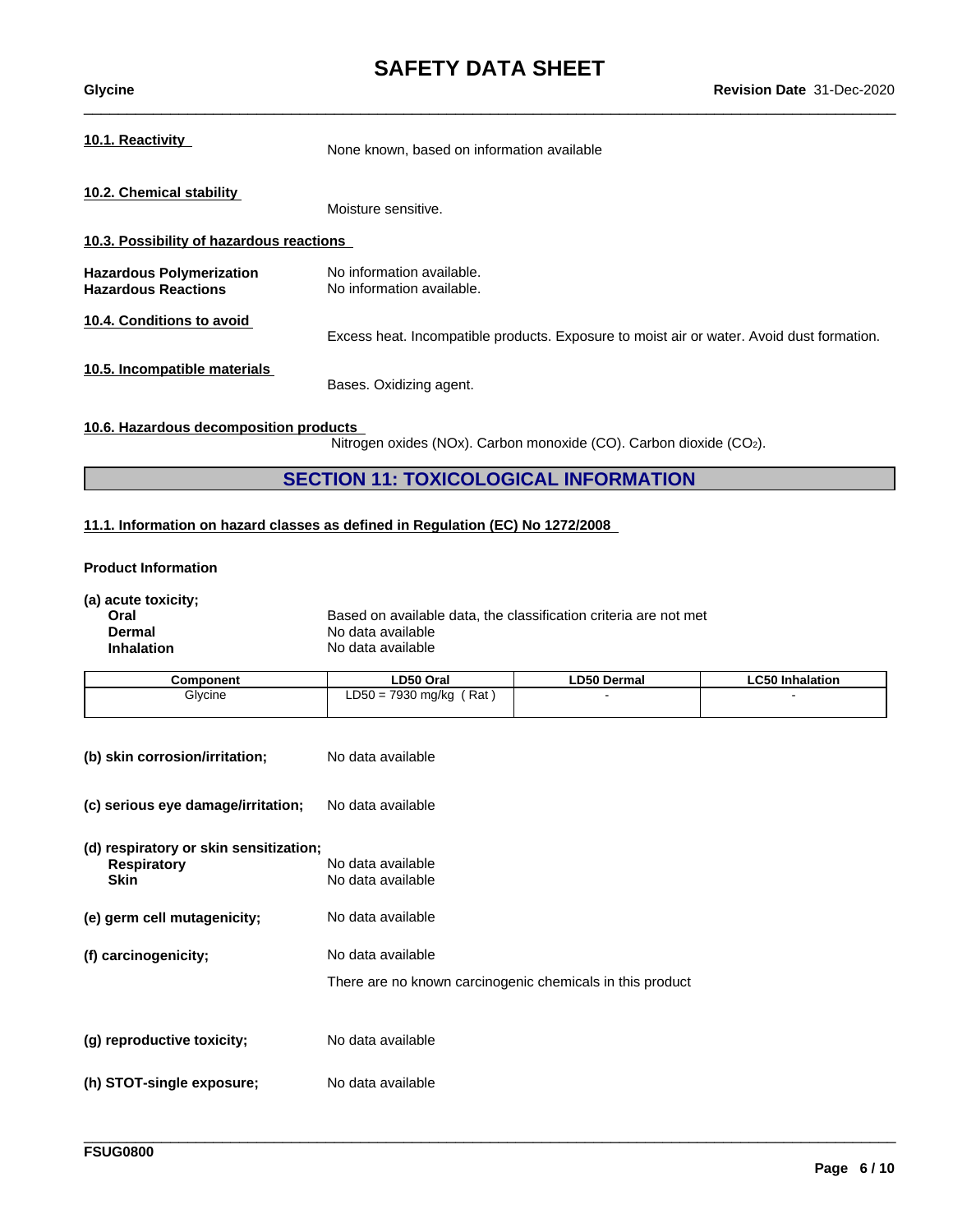| (i) STOT-repeated exposure;<br><b>Target Organs</b>                            | No data available<br>No information available.                 |
|--------------------------------------------------------------------------------|----------------------------------------------------------------|
| (j) aspiration hazard;                                                         | Not applicable<br>Solid                                        |
| <b>Other Adverse Effects</b>                                                   | The toxicological properties have not been fully investigated. |
| <b>Symptoms / effects, both acute and No information available.</b><br>delayed |                                                                |

#### **11.2. Information on other hazards**

**Endocrine Disrupting Properties** Assess endocrine disrupting properties for human health. This product does not contain any known or suspected endocrine disruptors.

## **SECTION 12: ECOLOGICAL INFORMATION**

#### **12.1. Toxicity Ecotoxicity effects** .

| Component | <b>Freshwater Fish</b>                               | <b>Water Flea</b> | <b>Freshwater Algae</b> |
|-----------|------------------------------------------------------|-------------------|-------------------------|
| Glycine   | $LC50:$ > 1000 mg/L, 96h static<br>(Oryzias latipes) |                   |                         |
|           |                                                      |                   |                         |

| 12.2. Persistence and degradability<br><b>Persistence</b>                                              | Soluble in water, Persistence is unlikely, based on information available.                                                                                    |
|--------------------------------------------------------------------------------------------------------|---------------------------------------------------------------------------------------------------------------------------------------------------------------|
| 12.3. Bioaccumulative potential                                                                        | Bioaccumulation is unlikely                                                                                                                                   |
| 12.4. Mobility in soil                                                                                 | The product is water soluble, and may spread in water systems Will likely be mobile in the<br>environment due to its water solubility. Highly mobile in soils |
| 12.5. Results of PBT and vPvB<br>assessment                                                            | Substance is not considered persistent, bioaccumulative and toxic (PBT) / very persistent<br>and very bioaccumulative (vPvB).                                 |
| 12.6. Endocrine disrupting<br>properties<br><b>Endocrine Disruptor Information</b>                     | This product does not contain any known or suspected endocrine disruptors                                                                                     |
| 12.7. Other adverse effects<br><b>Persistent Organic Pollutant</b><br><b>Ozone Depletion Potential</b> | This product does not contain any known or suspected substance<br>This product does not contain any known or suspected substance                              |

## **SECTION 13: DISPOSAL CONSIDERATIONS**

#### **13.1. Waste treatment methods**

**Waste from Residues/Unused** Chemical waste generators must determine whether a discarded chemical is classified as a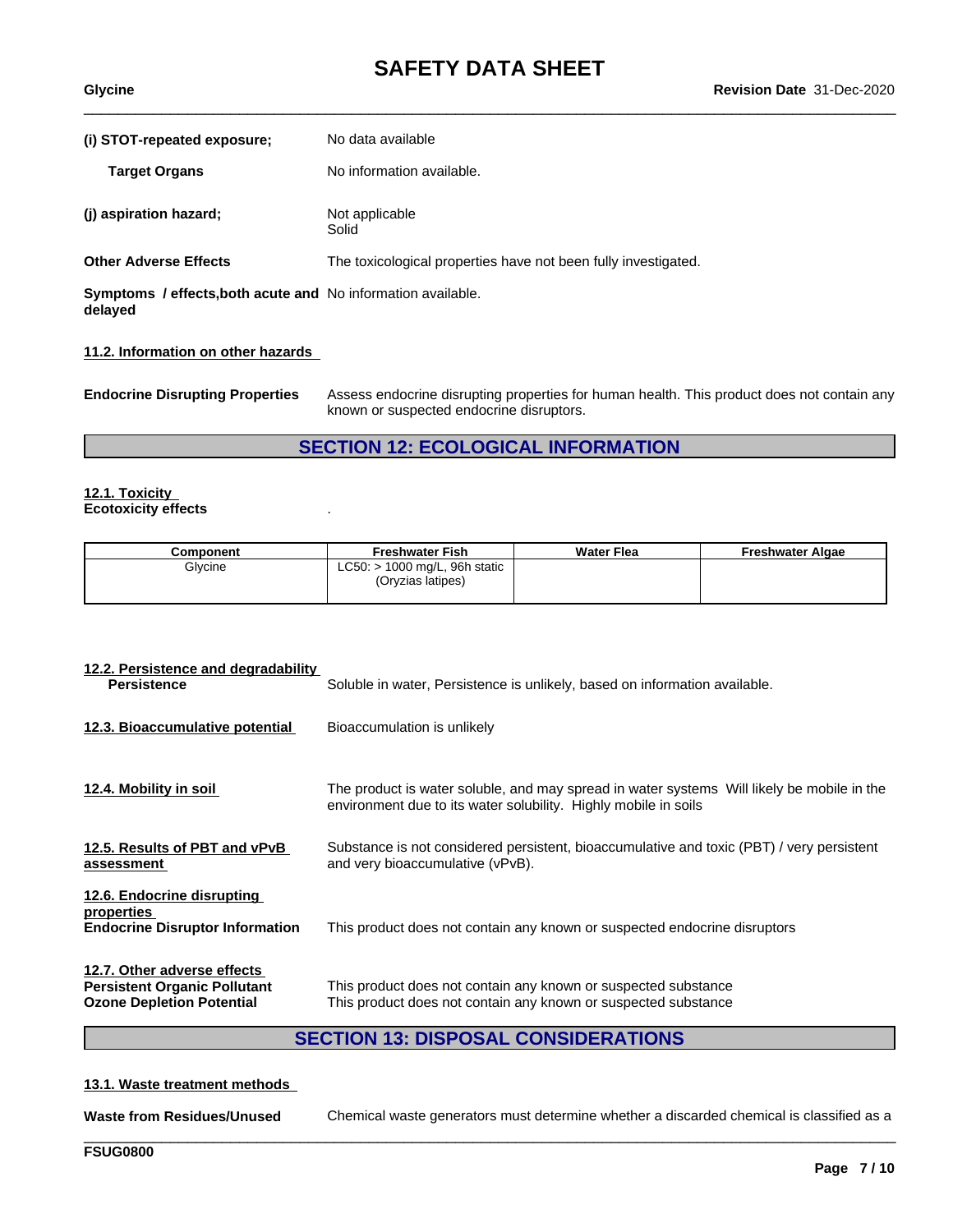# **SAFETY DATA SHEET**<br>Revision Date 31-Dec-2020

| <b>Revision Date 31-Dec-2020</b>                                                                                                      |  |  |
|---------------------------------------------------------------------------------------------------------------------------------------|--|--|
| hazardous waste. Consult local, regional, and national hazardous waste regulations to<br>ensure complete and accurate classification. |  |  |
| Empty remaining contents. Dispose of in accordance with local regulations. Do not re-use<br>empty containers.                         |  |  |
| According to the European Waste Catalog, Waste Codes are not product specific, but<br>application specific.                           |  |  |
| Waste codes should be assigned by the user based on the application for which the product<br>was used.                                |  |  |
|                                                                                                                                       |  |  |

### **SECTION 14: TRANSPORT INFORMATION**

**IMDG/IMO** Not regulated

**14.1. UN number 14.2. UN proper shipping name 14.3. Transport hazard class(es) 14.4. Packing group**

**ADR** Not regulated

| 14.1. UN number                  |  |
|----------------------------------|--|
| 14.2. UN proper shipping name    |  |
| 14.3. Transport hazard class(es) |  |
| 14.4. Packing group              |  |

**IATA** Not regulated

| 14.1. UN number                  |  |
|----------------------------------|--|
| 14.2. UN proper shipping name    |  |
| 14.3. Transport hazard class(es) |  |
| 14.4. Packing group              |  |
|                                  |  |

| 14.5. Environmental hazards | No hazards identified |  |  |
|-----------------------------|-----------------------|--|--|
|                             |                       |  |  |

**14.6. Special precautions for user** No special precautions required

**14.7. Maritime transport in bulk** Not applicable, packaged goods

**according to IMO instruments**

## **SECTION 15: REGULATORY INFORMATION**

#### **15.1. Safety, health and environmental regulations/legislation specific for the substance or mixture**

#### **International Inventories**

X = listed, Europe (EINECS/ELINCS/NLP), U.S.A. (TSCA), Canada (DSL/NDSL), Philippines (PICCS), China (IECSC), Japan (ENCS), Australia (AICS), Korea (ECL).

| <b>Component</b> | <b>EINECS</b>        | <b>ELINCS</b> | <b>NLP</b> | <b>TSCA</b> | <b>DSL</b> | <b>NDSL</b> | <b>PICCS</b> | <b>ENCS</b> | <b>IECSC</b> | <b>AICS</b> | <b>KECL</b>              |
|------------------|----------------------|---------------|------------|-------------|------------|-------------|--------------|-------------|--------------|-------------|--------------------------|
| Glycine          | 200-272-2<br>J-212-2 |               |            |             |            |             | . .          |             |              |             | 0.41<br>KE<br>15<br>--u. |
|                  |                      |               |            |             |            |             |              |             |              |             |                          |

\_\_\_\_\_\_\_\_\_\_\_\_\_\_\_\_\_\_\_\_\_\_\_\_\_\_\_\_\_\_\_\_\_\_\_\_\_\_\_\_\_\_\_\_\_\_\_\_\_\_\_\_\_\_\_\_\_\_\_\_\_\_\_\_\_\_\_\_\_\_\_\_\_\_\_\_\_\_\_\_\_\_\_\_\_\_\_\_\_\_\_\_\_\_

## Regulation (EC) No 649/2012 of the European Parliament and of the Council of 4 July 2012 concerning the export and **import of dangerous chemicals**

Not applicable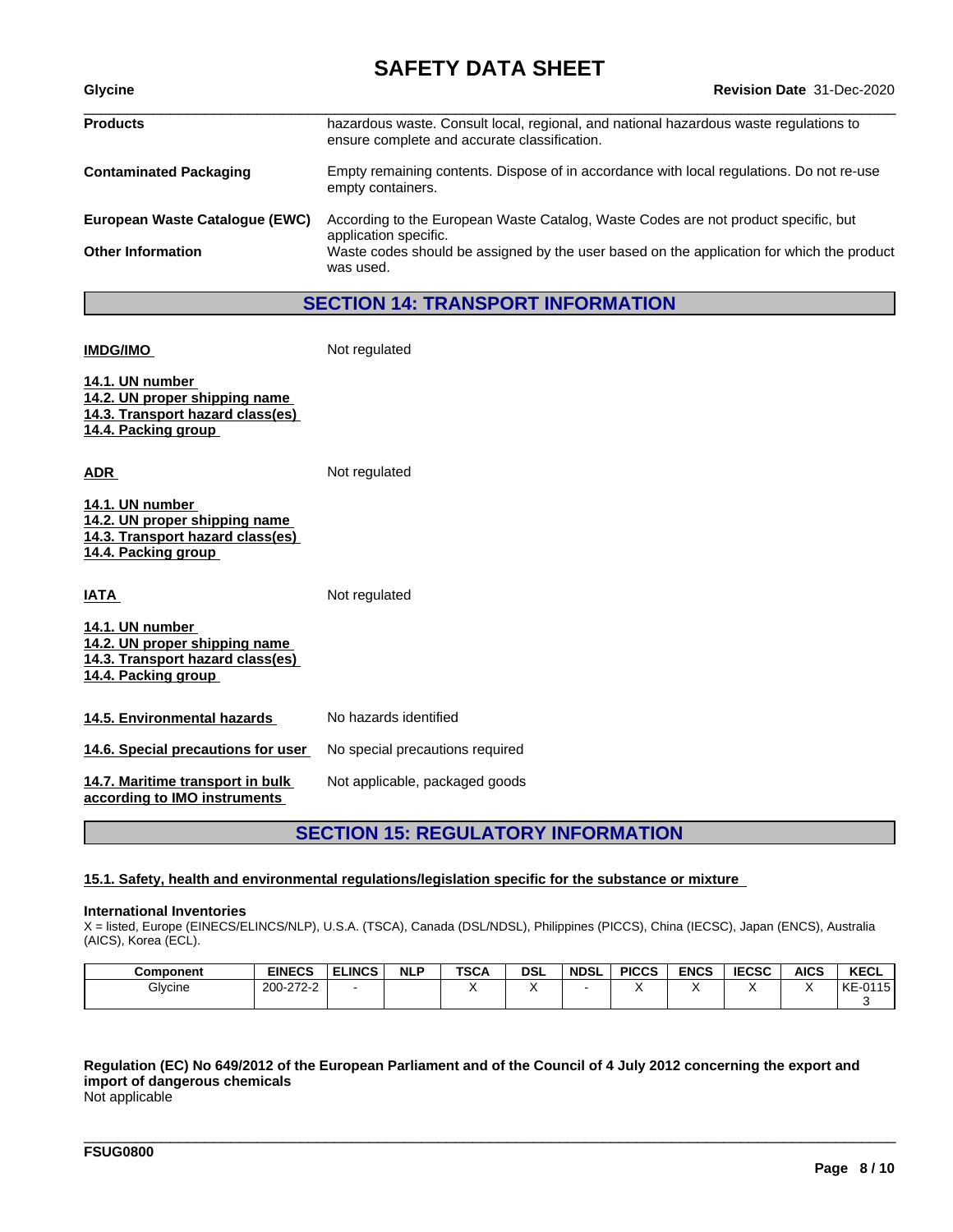#### **National Regulations**

| <b>WGK Classification</b> | See table for values                          |                                |
|---------------------------|-----------------------------------------------|--------------------------------|
| Component                 | <b>Germany - Water Classification (VwVwS)</b> | <b>Germany - TA-Luft Class</b> |
| Glycine                   | WGK1                                          |                                |

**UK** - Take note of Control of Substances Hazardous to Health Regulations (COSHH) 2002 and 2005 Amendment

#### **15.2. Chemical safety assessment**

A Chemical Safety Assessment/Report (CSA/CSR) has not been conducted

### **SECTION 16: OTHER INFORMATION**

#### **Full text of H-Statements referred to undersections 2 and 3**

| Legend                                                                                                                                                                                                                                                                                                                                                                                                                                                                                    |                                                                                                                                                                                                                                                                                                                         |  |  |
|-------------------------------------------------------------------------------------------------------------------------------------------------------------------------------------------------------------------------------------------------------------------------------------------------------------------------------------------------------------------------------------------------------------------------------------------------------------------------------------------|-------------------------------------------------------------------------------------------------------------------------------------------------------------------------------------------------------------------------------------------------------------------------------------------------------------------------|--|--|
| <b>CAS</b> - Chemical Abstracts Service                                                                                                                                                                                                                                                                                                                                                                                                                                                   | <b>TSCA</b> - United States Toxic Substances Control Act Section 8(b)<br>Inventory                                                                                                                                                                                                                                      |  |  |
| EINECS/ELINCS - European Inventory of Existing Commercial Chemical DSL/NDSL - Canadian Domestic Substances List/Non-Domestic<br>Substances/EU List of Notified Chemical Substances<br><b>PICCS</b> - Philippines Inventory of Chemicals and Chemical Substances<br><b>IECSC</b> - Chinese Inventory of Existing Chemical Substances<br><b>KECL</b> - Korean Existing and Evaluated Chemical Substances                                                                                    | Substances List<br><b>ENCS</b> - Japanese Existing and New Chemical Substances<br>AICS - Australian Inventory of Chemical Substances<br>NZIoC - New Zealand Inventory of Chemicals                                                                                                                                      |  |  |
| <b>WEL</b> - Workplace Exposure Limit<br><b>ACGIH</b> - American Conference of Governmental Industrial Hygienists<br><b>DNEL</b> - Derived No Effect Level<br><b>RPE</b> - Respiratory Protective Equipment<br><b>LC50</b> - Lethal Concentration 50%<br><b>NOEC</b> - No Observed Effect Concentration<br><b>PBT</b> - Persistent, Bioaccumulative, Toxic                                                                                                                                | <b>TWA</b> - Time Weighted Average<br>IARC - International Agency for Research on Cancer<br>Predicted No Effect Concentration (PNEC)<br>LD50 - Lethal Dose 50%<br><b>EC50</b> - Effective Concentration 50%<br><b>POW</b> - Partition coefficient Octanol: Water<br><b>vPvB</b> - very Persistent, very Bioaccumulative |  |  |
| ADR - European Agreement Concerning the International Carriage of<br>Dangerous Goods by Road<br><b>IMO/IMDG</b> - International Maritime Organization/International Maritime<br>Dangerous Goods Code<br>OECD - Organisation for Economic Co-operation and Development<br><b>BCF</b> - Bioconcentration factor<br>Key literature references and sources for data<br>https://echa.europa.eu/information-on-chemicals<br>Suppliers safety data sheet, Chemadvisor - LOLI, Merck index, RTECS | <b>ICAO/IATA</b> - International Civil Aviation Organization/International Air<br><b>Transport Association</b><br><b>MARPOL</b> - International Convention for the Prevention of Pollution from<br>Ships<br><b>ATE</b> - Acute Toxicity Estimate<br>VOC (volatile organic compound)                                     |  |  |

#### **Training Advice**

Chemical hazard awareness training, incorporating labelling, Safety Data Sheets (SDS), Personal Protective Equipment (PPE) and hygiene.

| <b>Creation Date</b>    | 10-Dec-2010           |  |
|-------------------------|-----------------------|--|
| <b>Revision Date</b>    | 31-Dec-2020           |  |
| <b>Revision Summary</b> | Update to CLP Format. |  |

## **This safety data sheet complies with the requirements of Regulation (EC) No. 1907/2006 COMMISSION REGULATION (EU) 2020/878 amending Annex II to Regulation (EC) No 1907/2006**